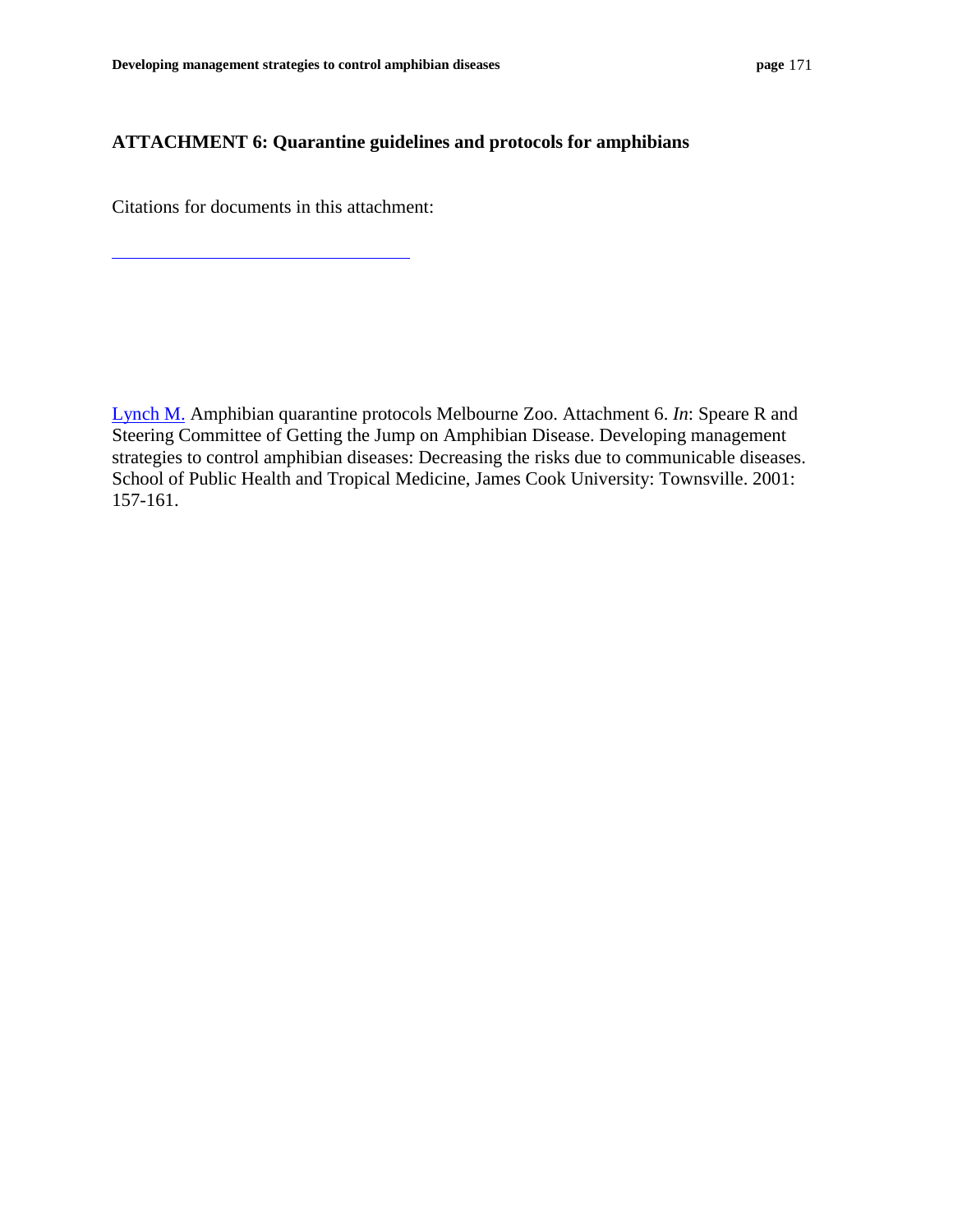#### **Amphibian quarantine protocols: Melbourne Zoo**

Prepared by: Michael Lynch Veterinary Department, Melbourne Zoo PO Box 74, Parkville Vic. 3052 November 2000

## **Introduction**

Currently Melbourne Zoo maintains and displays amphibians for conservation education purposes and for investigations into appropriate husbandry protocols for priority endangered species. Animals entering the collection are sourced from other zoo's and aquaria and occasionally from free-ranging populations. No species in the current collection are intended for release to the wild but it is possible that Melbourne Zoo will be involved in captive breeding-release programs in the future. Quarantine protocols for Melbourne Zoo's amphibians have been in operation for many years and are designed to reduce the risk of introducing pathogens to the collection, the spread of pathogens within the collection and the release of pathogens from the facility into receiving collections or free-ranging populations.

This report will document existing protocols and provide additional information about diagnostic techniques, disinfection and therapeutic agents that relate to the containment of *Batrachochytrium dendrobatidis* (fungus causing the disease chytridiomycosis) and other pathogens. It is intended as an information source for both veterinary and keeping staff. It is also intended that this document be adjusted as knowledge on amphibian pathogens increases.

## **1. Prevention of pathogen introduction**

## **(i) Source of animals**

Animals should ideally be sourced from reputable collections that adhere to similar amphibian quarantine protocols that are followed at Melbourne Zoo. Institutions that routinely submit dead specimens for post mortem examination and have an awareness of amphibian disease issues should be able to build up an understanding of the disease issues in their collections. Animals sourced from collections that can not provide an adequate disease history should undergo treatment for, or be submitted to, specific diagnostic procedures for *Batrachochytrium* during their quarantine period (See Sections 1.iii and 1.iv)

Animals that are received by public donation (eg. banana box frogs) will not be admitted to the collection unless identified as priority species. Non-priority species will be housed in the veterinary area until their transfer to the Amphibian Research Centre (ARC). All donated frogs that are displaying symptoms of infectious or unknown disease will be euthanised.

Donated frogs kept because they are a priority species and tadpoles and frogs collected from the wild should undergo treatment for, or be submitted to, specific diagnostic procedures for *Batrachochytrium* during their quarantine period (See Sections 1.iii and 1.iv). Currently there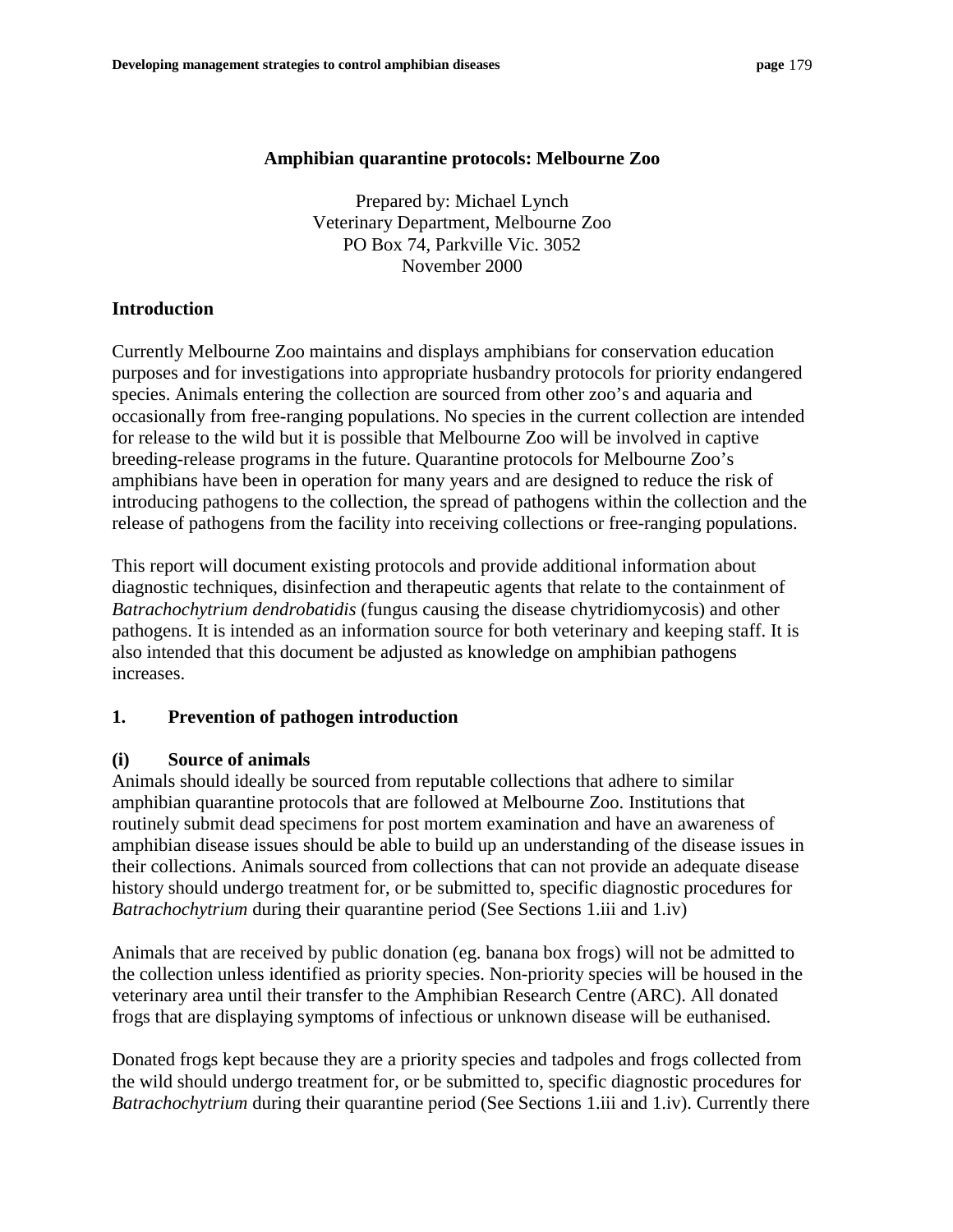is no evidence that egg masses carry infectious disease but if being collected from the wild they should be kept under quarantine until 60 days post-metamorphosis.

# **(ii) Length of quarantine period**

The length of quarantine should be no less than 60 days and if suitable for the species of amphibian, the environmental temperature should be kept between 17 and  $23^{\circ}$ C. This time period and temperature range has been determined by studies of the *Batrachochytrium* in *Mixophyes fasciolatus* frogs. All animals died within 60 days of infection if kept between 17 and  $23^{\circ}$ C but those kept at  $27^{\circ}$ C survived for over 2 months and the organism could still be recovered after this time (Lee Berger, pers com). Currently there is a lack of information about species variability in regards to susceptibility to chytridiomycosis and the possibility of carrier states so the use of prophylactic treatments and diagnostic procedures will be used for selected groups. In regards to pathogens other than chytrid fungus, there are many gaps in our knowledge of significant amphibian diseases and their epidemiology. A 60 day quarantine period combined with thorough pathological investigations minimises the risks of introducing diseases to the collection.

# **(iii) Treatment protocols**

Unless specific pathogens amenable to treatment (eg. gastrointestinal parasitism) are identified during the quarantine period the only disease we would currently consider for prophylactic treatment is *Batrachochytrium*. The ARC in cooperation with the Australian Animal Health Laboratories (AAHL) have recently conducted a series of treatment trials for *Batrachochytrium* in *Mixophyes fasciolatus* tadpoles using itraconazole, fluconazole, benzalkonium chloride and methylene blue (Marantelli et al, 2000). None of the agents was identified as being a reliable treatment and itraconazole was found to be toxic at low doses. If tadpoles are entering the collection are considered to be risk sources in regards to *Batrachochytrium* (Section 1.*i*) then appropriate diagnostic techniques should be applied to a subset of individuals (Section 1.iv).

The most significant experimental treatment trial for chytridiomycosis in frogs was conducted at the National Zoo Pathology Department (Nichols and Lamirande, 2000). Three groups of juvenile frogs of the species *Dendrobates tinctoris* were experimentally infected and then two groups bathed for 5 minutes daily for 8 and 11 days in itraconazole. The drug was prepared from a 1% solution (Sporanox, Janssen Pharmaceutica) diluted to a final concentration of 0.01% using 0.6% saline. The control group died within 35 days while no frogs died in either of the treated groups. No histological evidence of *Batrachochytrium* was found in the treated frogs. For frogs considered as risk sources for *Batrachochytrium* this treatment will be administered during the quarantine period.

# **(iv) Diagnostic techniques**

 Current diagnosis of *Batrachochytrium* relies on microscopic identification of sporangia in frog skin or tadpole mouthparts. The fungus does not appear to be pathogenic to tadpoles but causes a hyperkeratosis in frogs and can be identified in wet mounts of shedding skin (particularly from the digits and the ventral surface of the thighs and inguinal area. Identification of sporangia in wet mounts is aided by staining with a drop of blue `Parker' pen ink. The chytrid can also be diagnosed in frogs by routine histology of skin or toe clips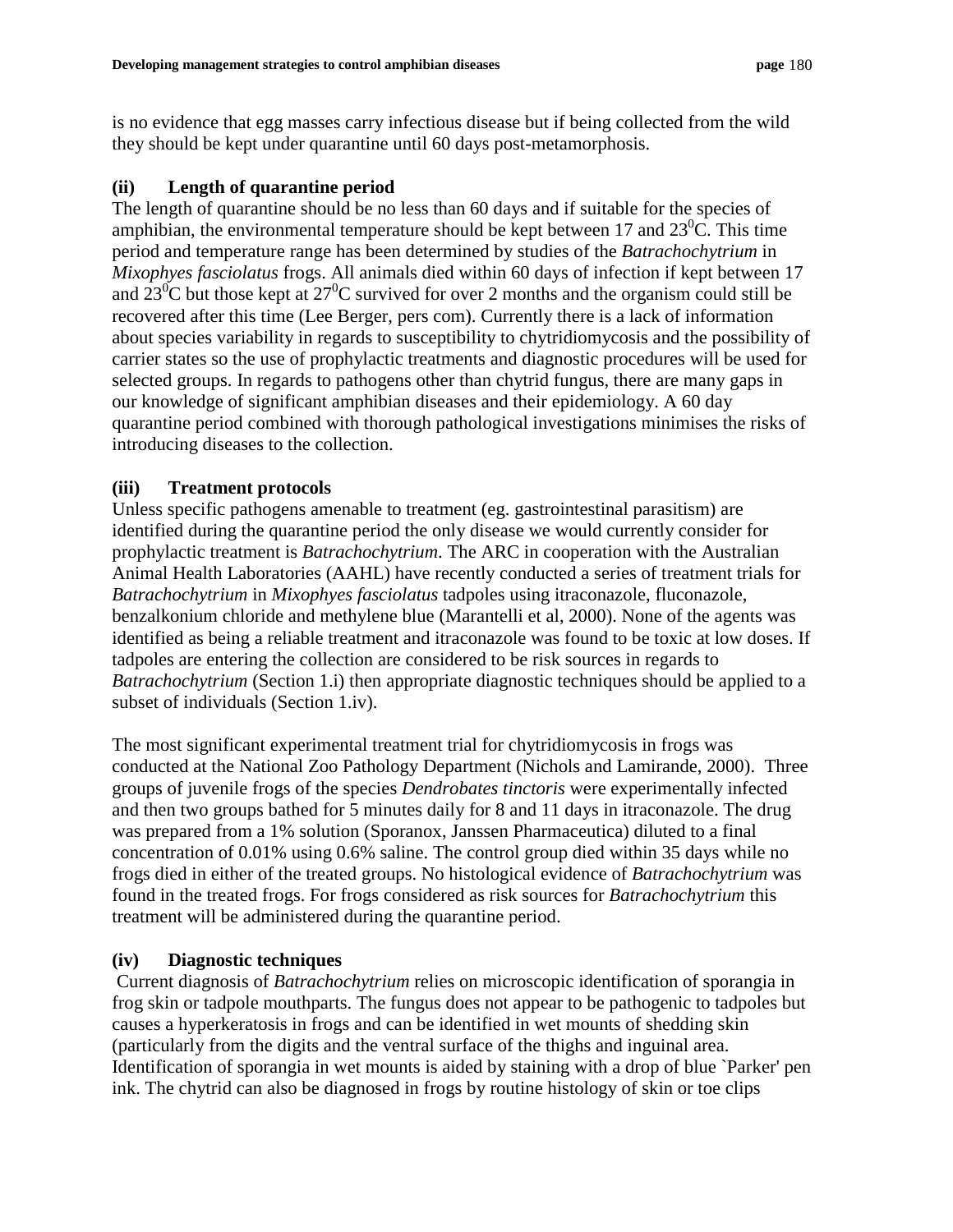preserved in formalin or ethanol. Tadpoles need to be sacrificed for histological examination of their keratinised mouthparts. As stated in Section 1.iii no effective prophylactic treatment has been identified for *Batrachochytrium* in tadpoles so if groups are considered to be a risk source for this disease a subset of individuals will be examined histologically during the quarantine period. In the case of tadpoles from highly endangered species where each individual has a high conservation value, consideration will be given to allowing metamorphosis and treating with itraconazole bathing.

Diagnosis of infection using wet preps or histology is difficult without appropriate training. Contact Lee Berger for advice on [Lee.Berger](mailto:Lee.Berger@li.csiro.au)@li.csiro.au and view histopathology sections on Rick Speare's web site at [www.jcu.edu/school/phtm/PHTM/frogs/histo/chhisto.htm.](http://www.jcu.edu/school/phtm/PHTM/frogs/histo/chhisto.htm) Alex Hyatt from AAHL is currently working on developing more sensitive tests for detection of chytrid fungus.

Another group of pathogens capable of causing disease epidemics in amphibians are Ranaviruses of the family Iridoviridae. Ranaviruses have been detected in Australia but no epidemics in captive or free-ranging individuals have been reported. Ranaviruses are known to be able to persist in carrier states. Histopathological changes in frogs infected with pathogenic Ranaviruses include hepatic, renal and splenic necrosis. Haemosiderin deposition in the liver is often seen. A range of diagnostic assays including ELISA and PCR exist for detecting these viruses in living and dead animals. If Ranavirus infection is suspected on the basis of routine histological examination contact Alex Hyatt on [alex.hyatt@](mailto:alex.hyatt@dah.csiro.au)li.csiro.au.

A veterinarian will examine all amphibians arriving at Melbourne Zoo and if possible, a faecal sample for endoparasite examination should be obtained during the quarantine period. All animals that die should be presented for post mortem examination. Toe pads and skin from the inguinal area should be included in the standard range of tissues submitted for histopathological examination.

# **(v) Husbandry protocols during quarantine period**

Quarantine should be performed on an `all in, all out' basis. Quarantine frogs or tadpoles should be housed in a separate room to other amphibians. If new individuals are added to the room during the quarantine period a new 60 day quarantine starts for all individuals in the room.

Quarantine animals should be serviced after collection animals. Automated systems of watering and drainage are encouraged to reduce keeper contact with enclosures. Dedicated equipment should be kept in the quarantine area. Disposable gloves should be worn when servicing quarantine animals and keepers should wash their hands in a chlorhexidine solution and pass through a foot-bath containing `Virkon' disinfectant when leaving the quarantine area. `Virkon' foot-baths need to be changed every 7 days (earlier if pink colour is lost). Enclosures and equipment should be disinfected with a bleach solution (Na hypochlorite at 200 mg/L) when animals leave the quarantine area. Surfaces should be in contact with the disinfectant solution for 15 minutes.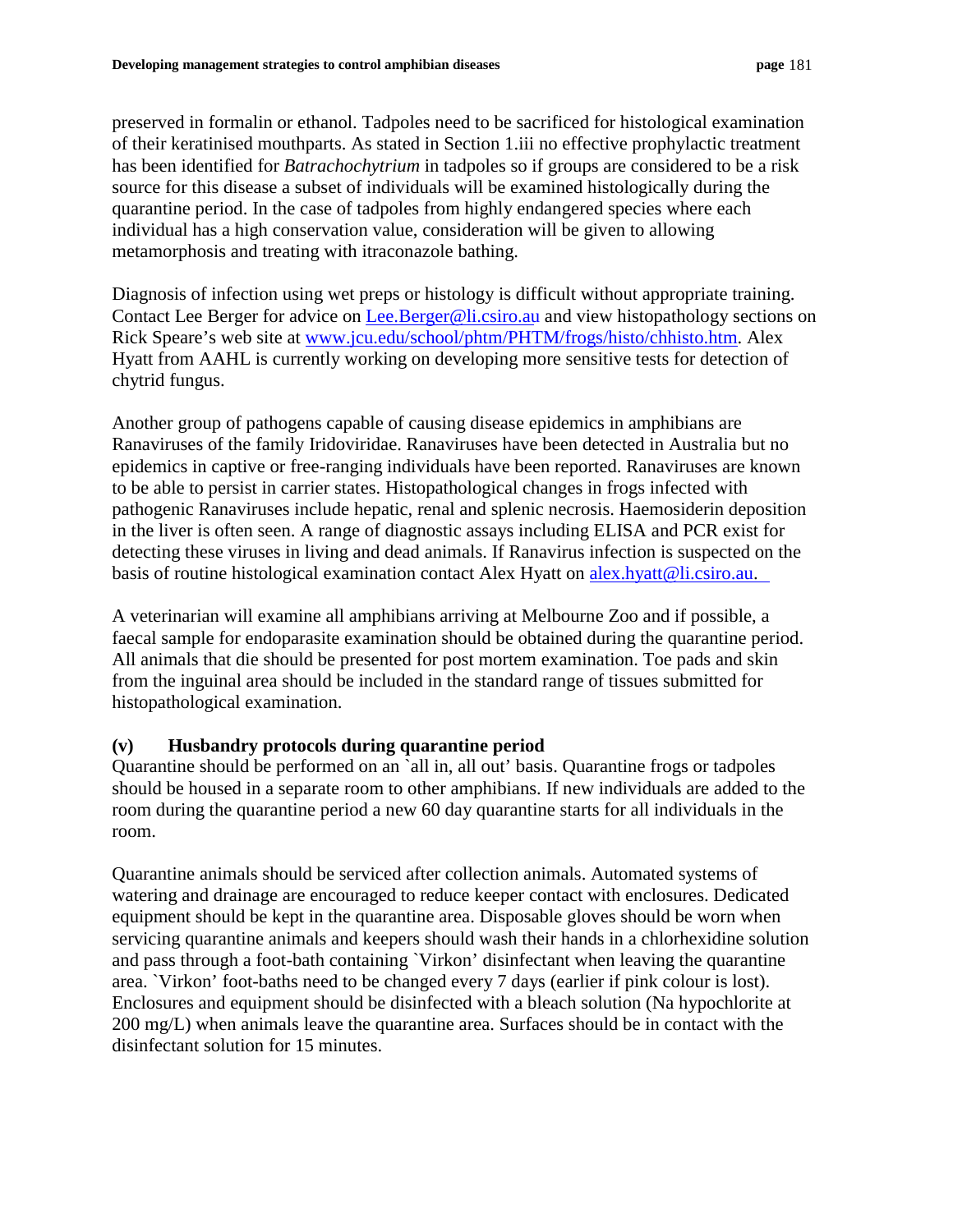## **2. Prevention of pathogen spread in collection**

All keepers adhere to the same routine of enclosure cleaning so that any disease outbreak in an enclosure is more easily tracked to its point of origin. This routine should start with the most valuable animals and move in one direction only. Disposable gloves should be worn and discarded during enclosure servicing when moving between enclosures of species considered valuable. Filtration equipment should not be shared between groups if dealing with valuable animals. Automated systems of watering and drainage are encouraged to reduce keeper contact with enclosures.

If housing amphibians intended for release to the wild then these animals must be housed in a separate room that is in no way connected to rooms housing collection or quarantine animals. Ideally, these animals should be serviced by a keeper who has no contact with collection or quarantine amphibians. If this is not practical, these animals should be serviced before collection amphibians. Disposable gloves changed between enclosures and dedicated equipment for enclosures. Keepers should wash their hands in a chlorhexidine solution and pass through a foot-bath when entering and leaving the area.

# **3. Prevention of pathogen spread outside facility**

## **(i) Release of animals to the wild**

It is of paramount importance to avoid the introduction of novel pathogens into areas where animals are being released. Taronga Zoo has instituted a protocol intended to minimise introducing disease to the wild with the release of captive-bred Green and gold bell frogs (*Litoria aurea*). Fifteen tadpoles in each release group are sacrificed once/week for 3 weeks. Five of these animals are frozen and 10 are submitted for histopathological examination. If Melbourne Zoo participates in captive breeding-release programs the exact numbers of tadpoles that will sacrificed for screening will depend on the sensitivity of available diagnostic techniques and the clutch size of the species. Pre-release protocols plus strict adherence to husbandry protocols and ongoing disease investigation while animals are in captivity are essential for minimising disease risks. Pre-release protocols are likely to be expanded upon as more sensitive tests for chytrid fungus detection come on line.

## **(ii) Treatment of waste water**

To avoid introducing pathogens into local environments waste water drained from all amphibian enclosures should be collected and treated with a bleach solution (Na hypochlorite at 200 mg/L) for 15 minutes before discharging into sewerage system.

## **4. Summary of quarantine protocols**

- All animals entering zoo examined by veterinarian
- Quarantine period 60 days
- Optimal temperature range in quarantine  $17 23^{\circ}$  C
- Some tadpoles may be sacrificed for exam if considered risk animals for *Batrachochytrium*